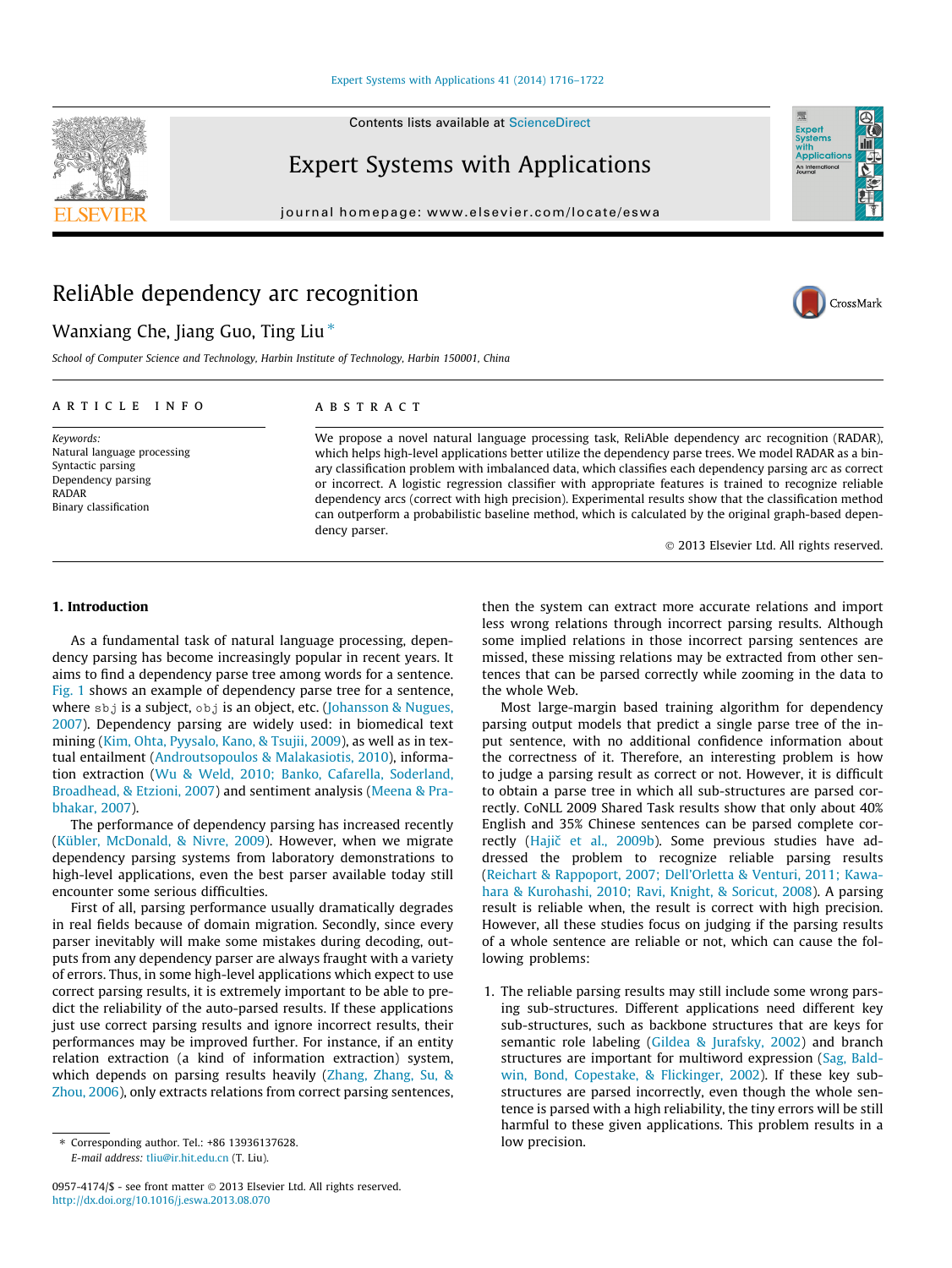<span id="page-1-0"></span>

Fig. 1. An example of dependency parse tree.

2. The unreliable parsing results may include some useful substructures but should not be discarded totally. For instance, extracting entity relations is possible if the parse tree path is correct between two entities despite other parts of the sentence being incorrectly parsed. Discarding unreliable parsing sentences can result in a low recall.

Therefore, dependency arcs, novel reliability measuring objects for dependency parsing are proposed. A reliable dependency happens when a word can find its parent and label the dependency relation between them correctly with high precision. Once all reliable dependency arcs in a sentence are found, the corresponding parse paths or sub-trees from them can be mapped out. These reliable sub-structures can be used according to the needs of different applications. In paying attention to reliable parts and ignoring unreliable ones in a sentence, the precision of applications can be improved. Meanwhile, when the number of reliable sub-structures is more than that extracted from reliable whole sentences, higher recall can be obtained.

The problem of ReliAble Dependency Arc Recognition (RADAR) can be regarded a binary classification problem. The positive examples are the correctly predicted arcs and the others are the negative examples. Thus, the problem can be converted to find appropriate classifiers and proper features. Different from normal binary classification problems, the data are not balanced for RADAR. For the state-of-the-art dependency parser, the LAS (Labeled Attachment Score) can achieve about 80% in Chinese data set and 90% in English data set (Hajič [et al., 2009b\)](#page-5-0), which means that the ratio of the number of correct dependency arcs to the number of incorrect dependency arcs is 4:1 for Chinese and 9:1 for English. Aside from learning from the imbalanced data, how to evaluate RADAR is another issue. The normal evaluation methods based on accuracy are not suitable for the problem. If an incorrect dependency arc is recognized as a correct arc, the cost is larger than the opposite scenario. In addition, the classification accuracy would not be a suitable evaluation metric in an imbalanced scenario. Therefore, there is a need to find more appropriate evaluation criteria.

The rest of the present paper is organized as follows. Section 2 presents related work. Section 3 describes the proposed method. Section [4](#page-3-0) discusses the present experimental setting and results. We conclude and set the direction of the future work in Sections [5 and 6](#page-5-0) respectively.

# 2. Related work

To the best of our knowledge, [Yates, Schoenmackers, and Etzi](#page-6-0)[oni \(2006\)](#page-6-0) was the first work to address explicitly the parsing reliability recognition problem. They detected erroneous parses using web-based semantics. In addition, an ensemble method based on different parsers trained on different data sampled from a training corpus to select high quality parsing results was proposed as well ([Reichart & Rappoport, 2007](#page-6-0)). [Dell'Orletta and Venturi \(2011\)](#page-5-0) was another study that detect reliable dependency parses with some heuristic features. [Kawahara and Uchimoto \(2008\)](#page-5-0) classified sentences into two classes, reliable and unreliable, with a binary classifier. [Ravi et al. \(2008\)](#page-6-0) predicted the accuracy of a parser on sets of

sentence by fitting a real accuracy curve with linear regression algorithm.<sup>1</sup> However, all these works focused on recognizing reliable parsing results of whole sentences and caused corresponding problems for some applications as discussed in Section [1](#page-0-0).

Although the parsing reliability recognition of whole sentences can be used in Active Learning ([Settles, 2010\)](#page-6-0) or Semi/Un-supervised Learning ([Goldwasser, Reichart, Clarke, & Roth, 2011\)](#page-5-0), recognizing sub-structures reliability is also useful. For instance, some studies [\(van Noord, 2007; Chen, Kawahara, Uchimoto, & Zhang,](#page-6-0) [2008, 2009](#page-6-0)) used sub-trees or word pairs extracted from a large auto-parsed corpus to help the dependency parser. However, the confidence of a sub-tree or a word pair is only expressed by its count that appears in the corpus. Therefore, their methods may be biased toward frequently appearing sub-trees or word pairs, which may be incorrect, and penalizes the sparse but correct ones.

The studies most relevant to ours are done by [Atserias, Attardi,](#page-5-0) [Simi, and Zaragoza \(2010\) and Avihai Mejer \(2012\)](#page-5-0). They both reported the similar problem with ours. [Atserias et al. \(2010\)](#page-5-0) shows how to use the probability scores that a transition-based parser normally computes, in order to assigning a confidence score to parse trees. They assign such score to each arc and the active learning application uses the worst. Another independent work done by [Avihai Mejer \(2012\)](#page-5-0) describes several methods for estimating the confidence in the per-edge correctness of a predicted dependency parse. The best method they confirmed in their study is based on model re-sampling, which is inefficient. Our work differs in that we proposed a novel supervised approach which makes use of additional information as the features for learning models.

# 3. Method description

This section introduces the dependency parsing model and a method to estimate the probability of each dependency arc. A binary classification method to recognize reliable arcs follows. Besides a classifier, the classification method includes three sorts of features and a process to construct training data.

## 3.1. Graph-based dependency parsing

Given an input sentence  $\mathbf{x} = w_1 \dots w_n$ , a dependency tree is denoted by  $\mathbf{d} = \{(h, m, l) : 0 \leq h \leq n, 0 < m \leq n, l \in \mathcal{L}\}\)$ , where  $(h, m, l)$ represents a dependency arc  $w_h \rightarrow w_m$  whose head word (or father) is  $w_h$  and modifier (or child) is  $w_m$  with a dependency label *l*, and  $\mathcal L$ is the set of all possible dependency relation labels. The artificial node  $w_0$ , which always points to the root of the sentence, is used to simplify the formalizations.

Then, an optimal dependency tree  $\hat{\mathbf{d}}$  is determined based on **x**:

$$
\hat{\mathbf{d}} = \underset{\mathbf{d}}{\text{arg max}} \; Score(\mathbf{x}, \mathbf{d})
$$

Recently, graph-based dependency parsing has gained interest due to its state-of-the-art performance [\(Kübler et al., 2009](#page-6-0)). Graphbased dependency parsing views the problem as finding the highest scoring tree from a directed graph. Based on dynamic programming decoding, it can find efficiently an optimal tree in a huge search space. In a graph-based model, the score of a dependency tree is factored into scores of small parts (sub-trees):

$$
\textit{Score}(\bm{x}, \bm{d}) = \bm{w} \cdot \bm{f}(\bm{x}, \bm{d}) = \sum_{p \subseteq \bm{d}} \textit{Score}(\bm{x}, p)
$$

where  $f(x, d)$  refers to the feature vector and w is the corresponding weight vector, p is a scoring part that contains one or more dependence arcs in the dependency tree d.

 $1$  When the size of a set is 1, the accuracy of a sentence can be predicted.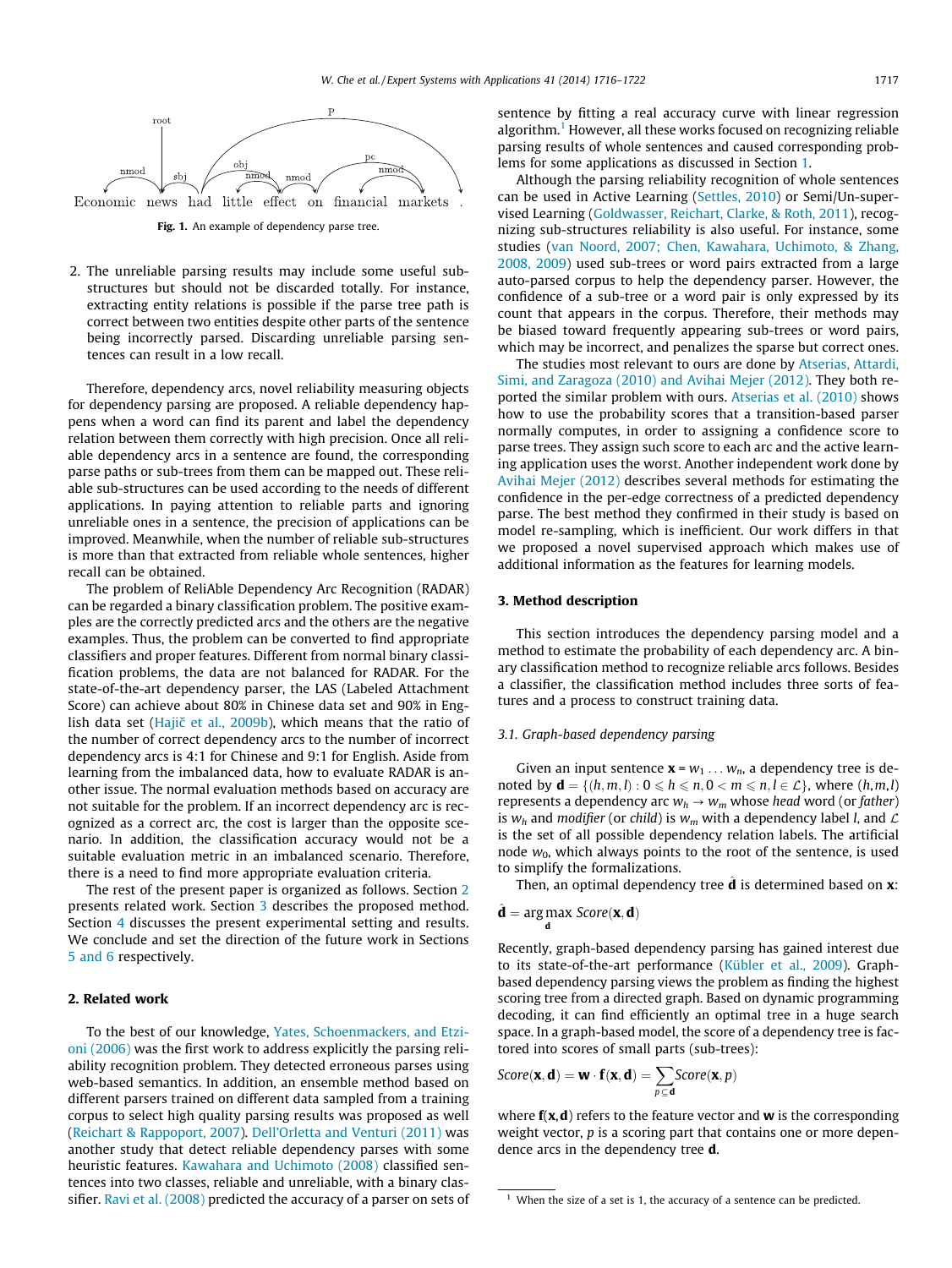<span id="page-2-0"></span>The present paper devotes to realize RADAR in graph-based parsing algorithm. The most intuitive method is to use the probability of a dependency arc to denote its reliability. However, the graph-based parsing method is based on a discriminative model but not a generative model, therefore, we only can obtain the score of each arc ( $Score(x, p)$ ) but not its accurate probability. To overcome this difficulty, a study of [Koo, Globerson, Carreras, and Collins](#page-6-0) [\(2007\)'](#page-6-0)s idea is used to estimate the probability of the dependency arc. Before estimating the arc probability, the probability of a dependency tree d, which can be obtained by exponentiating and renormalizing the score  $Score(x, d)$ , has to be computed:

$$
P(\mathbf{d}|\mathbf{x};M) = \frac{\exp(Score(\mathbf{x},\mathbf{d}))}{Z(\mathbf{x};M)}
$$

$$
Z(\mathbf{x};M) = \sum_{\mathbf{d}' \in T(\mathbf{x})} \exp(Score(\mathbf{x},\mathbf{d}'))
$$

where *M* is the dependence parsing model, and  $Z(x;M)$  is a normalization factor.  $T(\mathbf{x})$  is the set of all possible parse trees for the sentence.

Given the conditional distribution  $P(\mathbf{d}|\mathbf{x};M)$ , the probability of a dependency arc  $(h, m, l)$  is:

$$
P((h,m,l)|\mathbf{x};M)=\sum_{\mathbf{d}'\in \mathcal{T}(\mathbf{x}):(h,m,l)\in \mathbf{d}'}P(\mathbf{d}'|\mathbf{x},M)
$$

Note that both probabilities require a summation over the set  $\mathcal{T}(\mathbf{x})$ , which is exponential in sentence size *n*. For the sake of simplicity, we used the k-best dependency tree list in place of  $T(\mathbf{x})$ , where k is set to 1000 in the experiments.

# 3.2. RADAR as binary classification

In a dependency parse tree, all dependency arcs are classified into two classes: positive (the modifier and head words of an arc are extracted correctly and the syntactic relation is correct.<sup>2</sup>) and negative (otherwise). RADAR can be regarded as a binary classification problem naturally. For the classification problem, three questions need to be answered: 1. Which classifier is used? 2. What features are extracted? and 3. How is the training data constructed?

#### 3.2.1. Classifier

The logistic regression classifier ([Bishop, 2006\)](#page-5-0) is used in the experiments. The main reason to select logistic regression is that it can estimate the probability of each class, which will be used as the criteria for RADAR later. In addition, logistic regression is fast for training and effective for predicting. The present study used L2 regularized logistic regression, which solves:

$$
argmin_w \frac{\|w\|^2}{2} + C^+ \sum_{\{i|y_i = +1\}}^{n_+} log(1 + e^{(-y_iw^T x_i)}) + C^- \sum_{\{i|y_i = -1\}}^{n_-} log(1 + e^{(-y_iw^T x_i)})
$$

where  $(x_i, y_i)$  is the *i*th training sample and *w* is the feature weight vector.  $C^+$  and  $C^-$  are the penalties of constraints violation for positive and negative classes respectively, which can be used to handle the imbalanced data problem. A larger  $C^-$  can be set to prevent the classifier from tending to recognize incorrect arcs as correct ones (the majority class).

## 3.2.2. Features

Besides a classifier algorithm, features are also important for a classification system. To predict whether a dependency arc is correct or not, we defined three sorts of features. Below is the detail description of the features and intuitions.

- 1. Text-based features relate only to the original text of a sentence.
	- The length of a sentence: Longer sentences are harder to be parsed correctly than shorter sentences. We group the lengths into three buckets: with a bucket LS (long-sentence) for length 40+, a single bucket MS (middle-sentence) for 16– 40, and a single bucket  $SS$  (short-sentence) for 1–15. The length thresholds are tuning on the development data.
	- Number of unknown words: Words that never appear in the training set are unknown words. Sentences containing more unknown words are more unlikely to be parsed correctly. Since the number of unknown words usually ranges in a small interval, we didn't group them info buckets. Therefore, each number is assigned a single bucket.

Note that the two features indicated above have the same value over the words in the same sentence.

- Unknown word property: The boolean feature represents whether a word is an unknown word. The parser performance is worse for an unknown word.
- Current word:  $w_m$  (current word at position *m*).
- Bigrams of POS tags:  $t_{m-1}t_m$  (POS tags at position  $m 1$  and m) and  $t_m t_{m+1}$ .
- Trigram of POS tag:  $t_{m-1}t_mt_{m+1}$ .
- 2. Parser-based features are extracted based on parsing results.
	- The length of a dependency arc: Number of words between  $w_m$  and  $w_h$  (head word). As with the text-based "Length of Sentence'' feature, we also attempted to group this feature into buckets. However, it did not help. So we just assign a single bucket for a single length.
	- Word collocation:  $w_m w_h$  (current word at position  $m$  and its head word).
	- POS tag collocation:  $t_m t_h$  (POS of current word and its head word).
	- Dependency relation:  $l_m$  (dependency relation label of current word and its head word). We have also considered the direction of the dependency arc with respect to the word, but it brings no improvement.
	- Combination of POS tag and dependency relation:  $t_m l_m$ .
	- The InBetween POS features (form of a POS trigram):  $t_m t_b t_h$ (POS of current word, of its parent, and of a word in between)
	- The Surrounding POS features (form of a POS 4-gram):  $t_{m-1}$ .  $m_{-1}t_m t_h t_{h-1} t_{m-1} t_m t_h t_{h+1}$ ,  $t_{m+1}t_m t_h t_{h-1} t_m t_h t_{h+1}$ .
	- Combined features. The combination of some of the features above can prove very helpful.
- 3. Comparison among Parsers
	- Agreement of different parsers: Intuitively, if two parsers based on different learning schemes agree on one dependency arc, it will probably be a reliable one. In this paper, we use a transition-based parser [\(Nivre, 2006](#page-6-0)) as the reference parser. If the reference parser products the same labeling (including the head and dependency label) for the current word with the basic parser, this feature is set TRUE; otherwise FALSE.

#### 3.3. Training process

In this section, we will introduce how to train a RADAR model. [Fig. 2](#page-3-0) shows the training process flow. The core problem is how to construct a reliable arc training corpus. Here, n-fold validation method is used. At step  $\Phi$ , the traditional dependency parsing training corpus was divided into  $n$  folds. At each time,  $n-1$  folds were selected to train a dependency parser with graph-based mod-

 $\frac{2}{3}$  This is equivalent to find the correct head word and dependency relation for a word.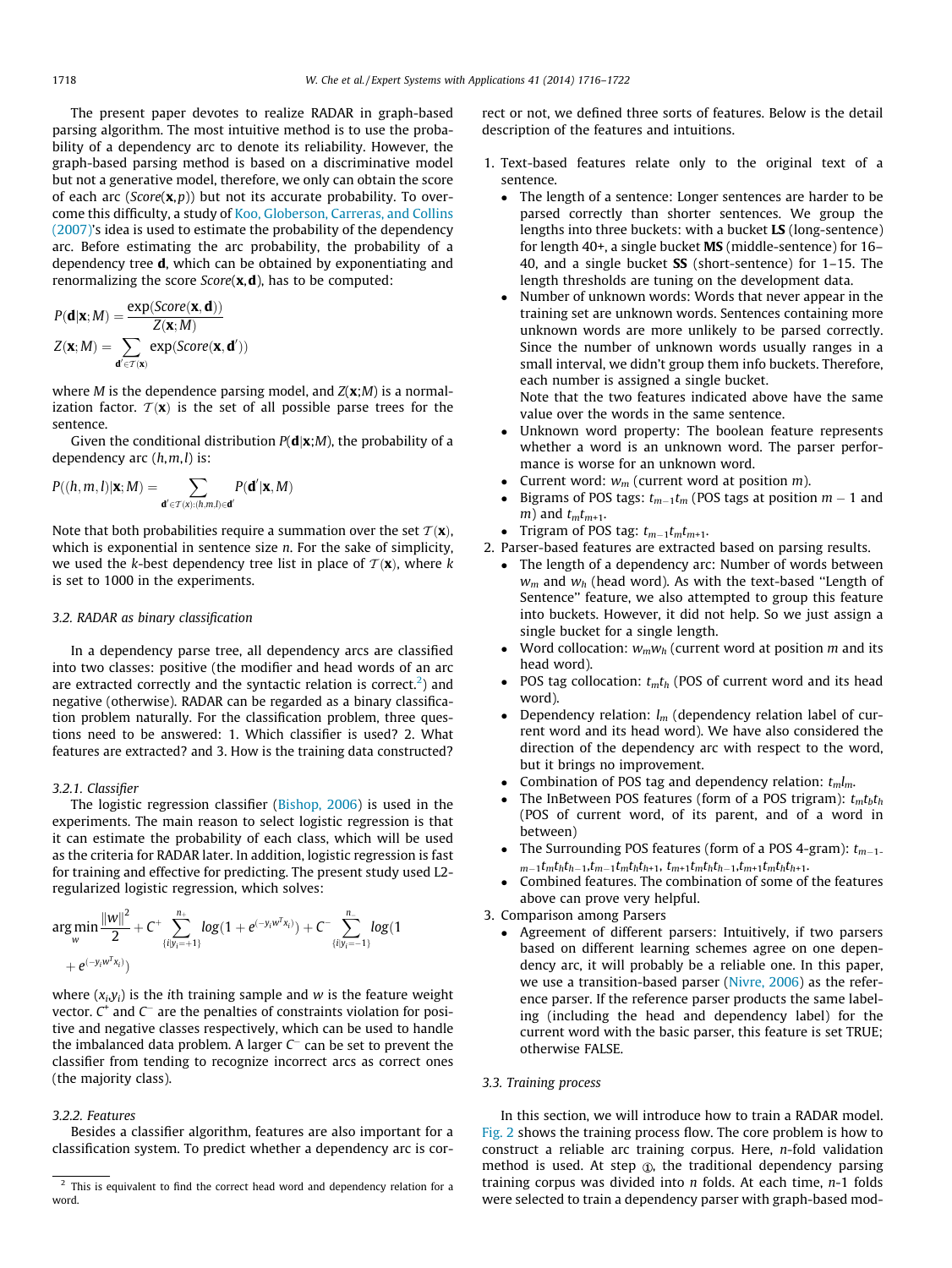<span id="page-3-0"></span>

Fig. 2. The process flow of training a reliable arc classifier.

els. Then the leaving fold was parsed with the parser at step  $\otimes$  and the obtained automatic parsing dependency arcs were split into positive (correct) and negative (incorrect) classes according to their comparison with the gold parse trees. The above steps were repeated n times and the RADAR training corpus was constructed at step  $\circledast$ . Finally at step  $\circledast$ , the reliable arc classifier was trained with the training corpus.

#### 4. Experiments

#### 4.1. Data set

In order to evaluate the effectiveness of the our approach, we conducted experiments on both English data and Chinese data.

For English, we used the data of CoNLL 2009 Shared Task: Syntactic Dependency Parsing (Hajič [et al., 2009a\)](#page-5-0). However, when dealing with sentences longer than 60 words, the 1000-best parsing process became extremely slow and memory consumption. Therefore, we just discard those sentences in our experiments. For Chinese, we used the Chinese Dependency Treebank (CDT) as the experimental data set [\(Liu, Ma, & Li, 2006\)](#page-6-0). CDT consists of 60,000 sentences from the People's Daily in 1990s. The third and fourth columns of Table 1 show the numbers of sentences and dependency arcs (not including the punctuations) in training, development, and test set respectively.

#### 4.2. Dependency parser and classifier

An open source NLP toolkit, mate-tools, $3$  was selected as the dependency parser, which implemented a fast and the state-ofthe-art graph-based dependency model ([Bohnet, 2010\)](#page-5-0). We modified the source code of mate-tools to output k-best results of each sentence. The probability of each dependency arc was calculated with the method introduced in Section [3.1](#page-1-0). The last column of Table 1 shows the performance of mate-tools on the CoNLL and CDT data set. Note that the training data are constructed with a fourfold validation as described in Section [3.3](#page-2-0) and the LAS of the training data is the average of these folds. Finally, the parser for the development and test data was trained on the whole training data. According to the LAS value as we can see, for English data, the number of positive examples rates about 8 to 9 times as the number of negative examples, while for Chinese data that is 4 to 5 times, which implies an imbalance.

The maltparser [\(Nivre et al., 2007\)](#page-6-0) with default parameter settings was used as the transition-based reference parser to obtain the Agreement feature.<sup>4</sup>

The liblinear [\(Fan, Chang, Hsieh, Wang, & Lin, 2008](#page-5-0)) was used as

#### Table 1

Number of sentences and dependency arcs in training, development, and test set and their corresponding performance.

| Lang    | Data set | $#{sent}$ | $# \{ \text{arcs} \}$ | LAS $(%)$ |
|---------|----------|-----------|-----------------------|-----------|
| Chinese | Train    | 55.496    | 1.025.054             | 81.37     |
|         | Dev      | 1.500     | 29.091                | 81.19     |
|         | Test     | 3.000     | 56.786                | 81.43     |
| English | Train    | 39.060    | 837.340               | 89.72     |
|         | Dev      | 1.325     | 29.024                | 88.36     |
|         | Test     | 2.389     | 50.291                | 90.03     |

# Table 2

The contribution of different sort of features on the development data of CoNLL2009 en and CDT.

| Lang    | Feature sort  | AUC-PR $(\%)$ | Decrease |
|---------|---------------|---------------|----------|
| Chinese | All Features  | 94.89         | N/A      |
|         | -Text-based   | 94.81         | 0.07%    |
|         | -Parser-based | 93.06         | 1.75%    |
|         | -Comparison   | 93.90         | 0.99%    |
| English | All Features  | 97.97         | N/A      |
|         | -Text-based   | 97.95         | 0.02%    |
|         | -Parser-based | 97.35         | 0.62%    |
|         | -Comparison   | 97.73         | 0.24%    |

| . | $\sim$ | $\sim$ |  |
|---|--------|--------|--|
|   |        |        |  |

AUC-PR and AUC-ROC measurements on the test data.

| Lang               | Classification |                |                | Probabilistic  |  |
|--------------------|----------------|----------------|----------------|----------------|--|
|                    | $AUC-PR(%)$    | AUC-ROC (%)    | AUC-PR $(\%)$  | AUC-ROC (%)    |  |
| Chinese<br>English | 94.65<br>98.56 | 81.42<br>89.29 | 93.59<br>97.68 | 79.38<br>85.50 |  |

the RADAR classifier, $5$  which implements the L2-regularized logistic regression algorithm with parameters  $C^+$  and  $C^-$ .

### 4.3. Evaluation method

Accuracy is perhaps the most commonly used evaluation method for a classification problem. However, for imbalanced data, accuracy can yield misleading conclusions. For example, for a binary classification problem with a 90:10 class distribution, the Accuracy can easily reach 90% when we simply classify all the samples to the majority class. In practical applications, it is strongly desired that the most of used arcs are reliable (high precision). However, if

4 <http://maltparser.org/>. The state of the state of the state of the state of the state of the state of the state of the state of the state of the state of the state of the state of the state of the state of the state of t

<sup>3</sup> [http://code.google.com/p/mate-tools/.](http://code.google.com/p/mate-tools/)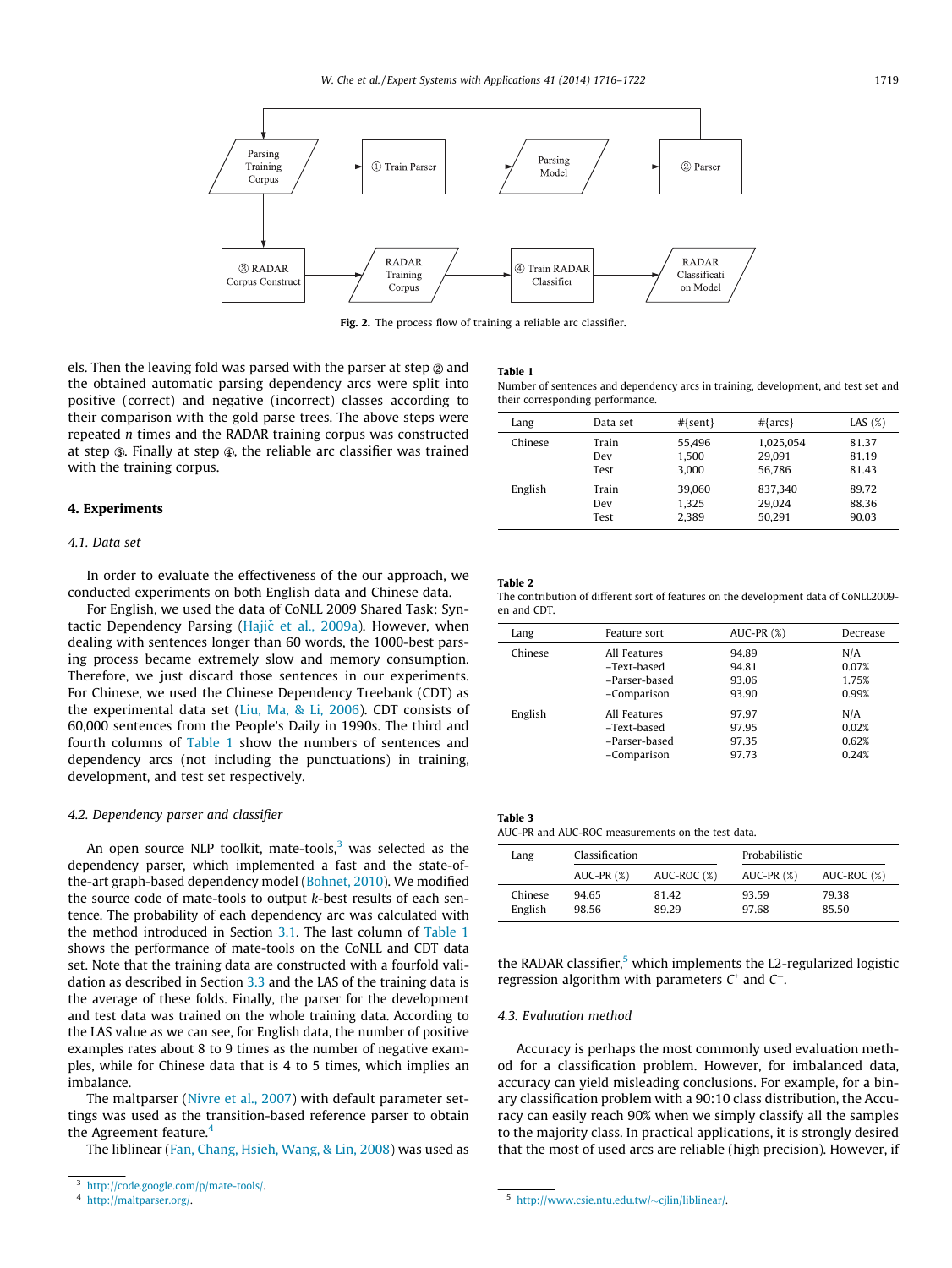<span id="page-4-0"></span>

Fig. 3. P@N curves on test data set.



Fig. 4. PR curves on the test data.

studies only care about the precision of reliable arcs, the number of recognized reliable arcs can be restricted. This situation leads to a low recall of reliable arcs, which are useless in practical applications. The F measure is another normal evaluation method that considers precision and recall at the same time. However, it is not a proper evaluation here either. The same with accuracy as in the previous example, the minority class has much less impact on the F score than the majority class.

In practice, the top N most reliable dependency arcs are important. It can be evaluated with another information retrieval evaluation method, P@N. The N is different for different applications. For instance, for a search engine, the N is set to 10 or 20 usually, because users usually only check those top results. However, in the RADAR problem, the N should be larger, while it is difficult to fix the N for different applications.

In case of imbalanced data, ROC curve is usually thought as a suitable evaluation metric. However, it was suggested that the PR curves give more informative pictures of the performance of a learning algorithm [\(Davis & Goadrich, 2006](#page-5-0)). Therefore, in the current experiments, the PR curve is used as another evaluation method. In addition, we also calculate the Area Under both the ROC Curve and PR Curve in order to give a quantitative comparison. The AUCCalculator-0.2 tool was used to calculate the AUC-PR and AUC-ROC.<sup>6</sup> Larger AUC values indicate better performance.

# 4.4. Contribution of features

To evaluate the contribution of different sorts of features mentioned in Section [3.2.2](#page-2-0), we build a classifier with all of these three sorts of features at first. Then, we threw away each sort of features respectively to see the performance decreasing. Once a sort of thrown features drop down the performance more than another, it indicates that this sort of features is more important than another. Contributions are evaluated on the development set of English data and Chinese data respectively. [Table 2](#page-3-0) shows the results. Note that in order to achieve optimal AUC-PR, the parameters of logistic regression classifier are tuned on the development data. The final settings are  $C^+$  = 1 and  $C^-$  = 1.4. Since  $C^-$  >  $C^+$ , we can prevent negative examples from being easily recognized into positive class.

From [Table 2,](#page-3-0) we can see that all of the three sorts of features are useful for RADAR, because each removed sort of features decrease the performance. Among these three sorts, the parser-based features contribute the most and text-based features are the least important. The reason is probably that text-based features do not look at the full parse tree, they just evaluate the hardness of correctly parsing a sentence or a modifier. However, this is far from enough to decide the reliability of an arc. At the same time, some of the text-based features, such as the sentence length and the unknown word number, have the same value for all words in a sentence. As a consequence, they would be less indicative. In addition, The comparison features are also helpful.

<sup>6</sup> [http://mark.goadrich.com/programs/AUC/.](http://mark.goadrich.com/programs/AUC/)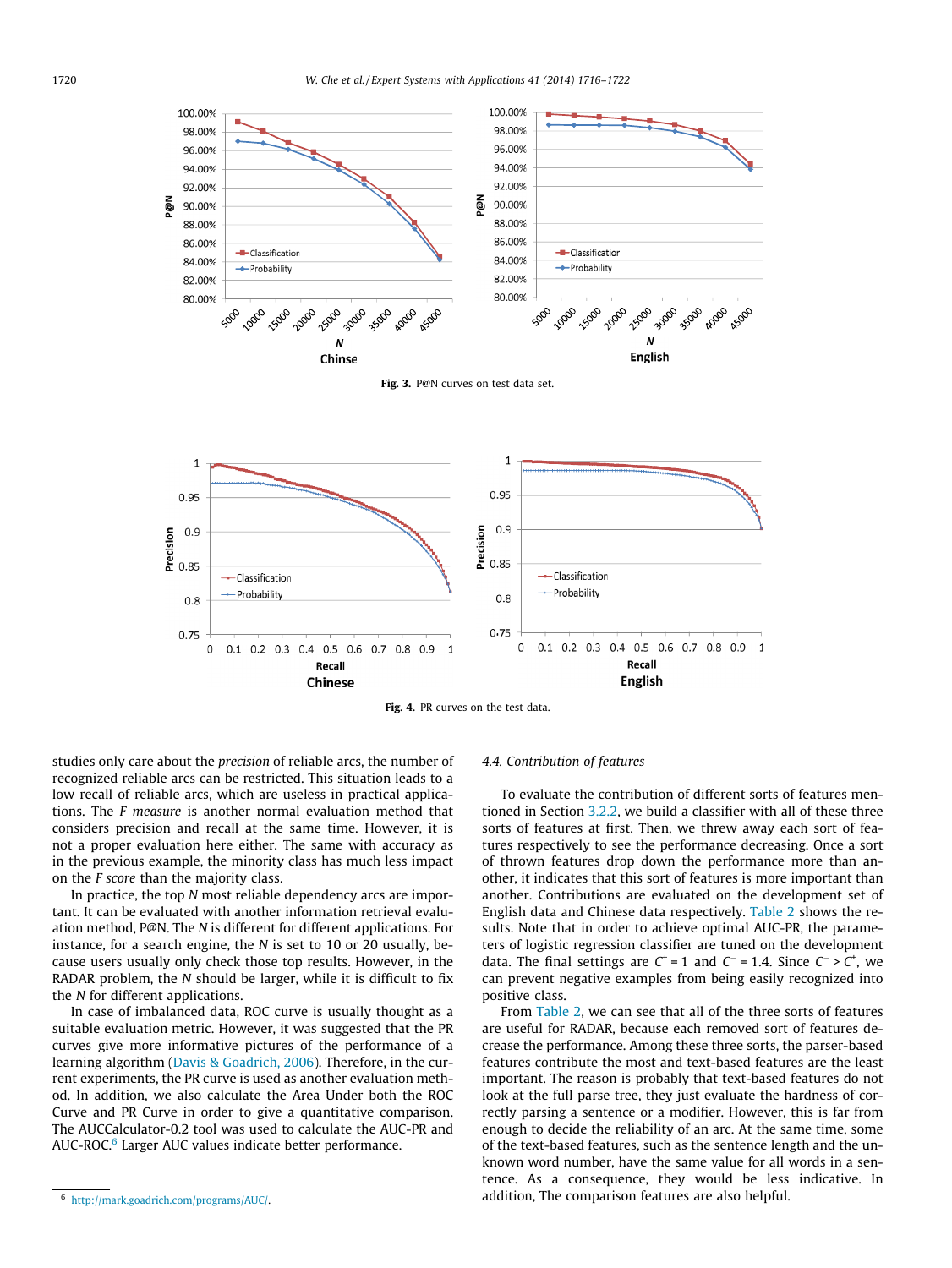#### <span id="page-5-0"></span>4.5. Results

[Table 3](#page-3-0) shows the AUC-PR and AUC-ROC measurements on the test data. We can see that both for English and Chinese data, the classification method outperforms the probabilistic baseline system. In order to understand the improvement better and more intuitively, we provide the P@N curve with different  $N$  in [Fig. 3](#page-4-0) and the Precision-Recall (PR) curve in [Fig. 4.](#page-4-0)

We can see in the figures that, for different Recall/N, the classification method is all better than the probabilistic baseline, especially when N is small or Recall is low. Based on our analysis, there are two reasons for this. First, the k-best approaching for estimating the probability of an arc is an approximate one. It depends very much on the selection of k. Although a 1000 best estimation is good enough, it is not ideal. The second factor is that the classification method can make use of more extra information (features) such as parsers' agreement, as well as more powerful tools (classifiers), which help to defeat the probabilistic method. We would also note that the k-best decoding in graph-based parsing comes at a high cost in terms of both memory and time consumption, especially when a large k (e.g.  $k = 500,1000...$ ) is set. Thus the classification approach is much more efficient and flexible than the probabilistic approach.

#### 5. Conclusion

This present paper proposes a novel natural language processing task, RADAR (ReliAble Dependency Arc Recognition). The performance of practical applications, such as information extraction and question answering, has potential to be improved further if the reliable arcs can be recognized correctly rather than only recognizing reliable parse trees of whole sentences.

We model RADAR as a binary classification problem with imbalanced data. Then we can elastically use various features and classifiers to achieve better performance. In this paper, we design three sorts of features to express reliability of arcs. A logistic regression model with adjustable C parameter was used as the classifier, which can classify large scale data with high speed and performance.

Different from normal binary classification problem, RADAR cannot be evaluated with accuracy or  $F$  measure because of the problem of data imbalance. Instead, the P@N curve and PR curve, together with the use of associated area under the curve (AUC-PR, AUC-ROC) evaluate RADAR systems more suitably.

The experimental results show that the classification method with appropriate features can outperform the arc probabilistic baseline method. In addition, we also evaluated the contributions of different sorts features.

### 6. Future work

In the future, the work can be extended in the following ways:

1. The improvement of the performance of RADAR will be in two aspects, classifier and features. Besides logistic regression, more classifiers can be compared, which should not only have a high speed and accuracy, but also have output probability. RADAR also can be regarded as a ranking problem and can use various learning to rank algorithms. Besides classification methods, more combinatorial features and global features can be combined, such as the reliabilities surrounding the other and current arcs. Hence, it is no longer a simple binary classification model. In addition, another kind of global features counts from large scale unlabeled data, such as the number of arcs, which are parsed automatically or the Google Web 1T n-gram count information can be used.

- 2. Apply RADAR to applications, such as entity relation extraction based on a web corpus. These applications may recognize larger reliable sub-structures, such as parse paths. However, corresponding reliable arcs cannot be accumulated simply. Thus, recognizing reliable sub-structures becomes an interesting problem.
- 3. It would be necessary to apply our approach to transition-based parser, to check whether it produces similar results.
- 4. The last future work is domain adaption problem, i.e. how to adapt the reliability model trained on one domain into another domain or even open domains. This is also an open question for natural language processing.

#### Acknowledgment

We gratefully acknowledge the support of the National Natural Science Foundation of China (NSFC) via Grant 61133012 and 61370164. The National Basic Research Program (973 Program) of China via Grant 2014CB340503.

#### References

- [Androutsopoulos, I., & Malakasiotis, P. \(2010\). A survey of paraphrasing and textual](http://refhub.elsevier.com/S0957-4174(13)00691-X/h0005) entailment methods. [Journal of Artificial Intelligence Research, 38](http://refhub.elsevier.com/S0957-4174(13)00691-X/h0005)(1), 135–187.
- [Atserias, J., Attardi, G., Simi, M., & Zaragoza, H. \(2010\).](http://refhub.elsevier.com/S0957-4174(13)00691-X/h0010) Active learning for building a corpus of questions for parsing. LREC[. European Language Resources Association.](http://refhub.elsevier.com/S0957-4174(13)00691-X/h0010)
- Avihai Mejer, K. C. (2012). Are you sure? Confidence in prediction of dependency tree edges. In NAACL-HLT2012.
- [Banko, M., Cafarella, M. J., Soderland, S., Broadhead, M., & Etzioni, O. \(2007\). Open](http://refhub.elsevier.com/S0957-4174(13)00691-X/h0015) [information extraction from the web. In](http://refhub.elsevier.com/S0957-4174(13)00691-X/h0015) Proceedings of the 20th International [Joint Conference on Artifical Intelligence. IJCAI'07](http://refhub.elsevier.com/S0957-4174(13)00691-X/h0015) (pp. 2670–2676). San Francisco, [CA, USA: Morgan Kaufmann Publishers Inc.](http://refhub.elsevier.com/S0957-4174(13)00691-X/h0015).
- Bishop, C. M. (2006). [Pattern recognition and machine learning \(Information science](http://refhub.elsevier.com/S0957-4174(13)00691-X/h0020) and statistics)[. Secaucus, NJ, USA: Springer-Verlag New York, Inc..](http://refhub.elsevier.com/S0957-4174(13)00691-X/h0020)
- Bohnet, B. (2010). Top accuracy and fast dependency parsing is not a contradiction. In Proceedings of the 23rd International Conference on Computational Linguistics (Coling 2010). Coling 2010 Organizing Committee, Beijing, China, August 2010. (pp. 89–97).
- Chen, W., Kawahara, D., Uchimoto, K., & Zhang, Y. (2008). Dependency parsing with short dependency relations in unlabeled data. In IJCNLP08.
- [Chen, W., Kazama, J., Uchimoto, K., & Torisawa, K. \(2009\). Improving dependency](http://refhub.elsevier.com/S0957-4174(13)00691-X/h0025) [parsing with subtrees from auto-parsed data.](http://refhub.elsevier.com/S0957-4174(13)00691-X/h0025) Proceedings of the 2009 Conference [on Empirical Methods in Natural Language Processing – EMNLP '09](http://refhub.elsevier.com/S0957-4174(13)00691-X/h0025) (vol. 2). [Morristown, NJ, USA: Association for Computational Linguistics, p. 570](http://refhub.elsevier.com/S0957-4174(13)00691-X/h0025).
- [Davis, J., & Goadrich, M. \(2006\). The relationship between precision-recall and roc](http://refhub.elsevier.com/S0957-4174(13)00691-X/h0030) curves. In [Proceedings of the 23rd International Conference on Machine Learning.](http://refhub.elsevier.com/S0957-4174(13)00691-X/h0030) ICML '06 [\(pp. 233–240\). New York, NY, USA: ACM](http://refhub.elsevier.com/S0957-4174(13)00691-X/h0030).
- Dell'Orletta, F., & Venturi, G. (2011). ULISSE: An unsupervised algorithm for detecting reliable dependency parses. In CoNLL11 (pp. 115–124).
- [Fan, R.-E., Chang, K.-W., Hsieh, C.-J., Wang, X.-R., & Lin, C.-J. \(2008\). Liblinear: A](http://refhub.elsevier.com/S0957-4174(13)00691-X/h0035) library for large linear classification. [Journal of Machine Learning Research, 9](http://refhub.elsevier.com/S0957-4174(13)00691-X/h0035), [1871–1874.](http://refhub.elsevier.com/S0957-4174(13)00691-X/h0035)
- [Gildea, D., & Jurafsky, D. \(2002\). Automatic labeling of semantic roles.](http://refhub.elsevier.com/S0957-4174(13)00691-X/h0040) Computational [Linguistics, 28](http://refhub.elsevier.com/S0957-4174(13)00691-X/h0040), 245–288.
- [Goldwasser, D., Reichart, R., Clarke, J., & Roth, D. \(2011\). Confidence driven](http://refhub.elsevier.com/S0957-4174(13)00691-X/h0045) unsupervised semantic parsing. In [Proceedings of the 49th Annual Meeting of the](http://refhub.elsevier.com/S0957-4174(13)00691-X/h0045) [Association for Computational Linguistics: Human Language Technologies](http://refhub.elsevier.com/S0957-4174(13)00691-X/h0045) [\(pp. 1486–1495\). Portland, Oregon, USA: Association for Computational](http://refhub.elsevier.com/S0957-4174(13)00691-X/h0045) [Linguistics.](http://refhub.elsevier.com/S0957-4174(13)00691-X/h0045)
- Hajič, J., Ciaramita, M., Johansson, R., Kawahara, D., Martí, M. A., Màrquez, L., et al. [\(2009a\). The CoNLL-2009 shared task: Syntactic and semantic dependencies in](http://refhub.elsevier.com/S0957-4174(13)00691-X/h0050) multiple languages. In [Proceedings of the 13th Conference on Computational](http://refhub.elsevier.com/S0957-4174(13)00691-X/h0050) [Natural Language Learning \(CoNLL 2009\): Shared Task](http://refhub.elsevier.com/S0957-4174(13)00691-X/h0050) (pp. 1–18). Boulder, [Colorado: Association for Computational Linguistics](http://refhub.elsevier.com/S0957-4174(13)00691-X/h0050).
- Hajič, J., Ciaramita, M., Johansson, R., Kawahara, D., Martí, M.A., Màrquez, L., Meyers, A., Nivre, J., Padó, S., Štěpánek, J., Straňák, P., Surdeanu, M., Xue, N., & Zhang, Y. (2009). The CoNLL-2009 shared task: Syntactic and semantic dependencies in multiple languages. In CoNLL-2009.
- Johansson, R., & Nugues, P. (2007). Extended constituent-to-dependency conversion for English. In Proceedings of NODALIDA 2007, Tartu, Estonia.
- Kawahara, D., & Kurohashi, S. (2010). Acquiring reliable predicate-argument structures from raw corpora for case frame compilation. In LREC10 (pp. 1389– 1393).
- Kawahara, D., & Uchimoto, K. (2008). Learning reliability of parses for domain adaptation of dependency parsing. In IJCNLP08 (pp. 709–714).